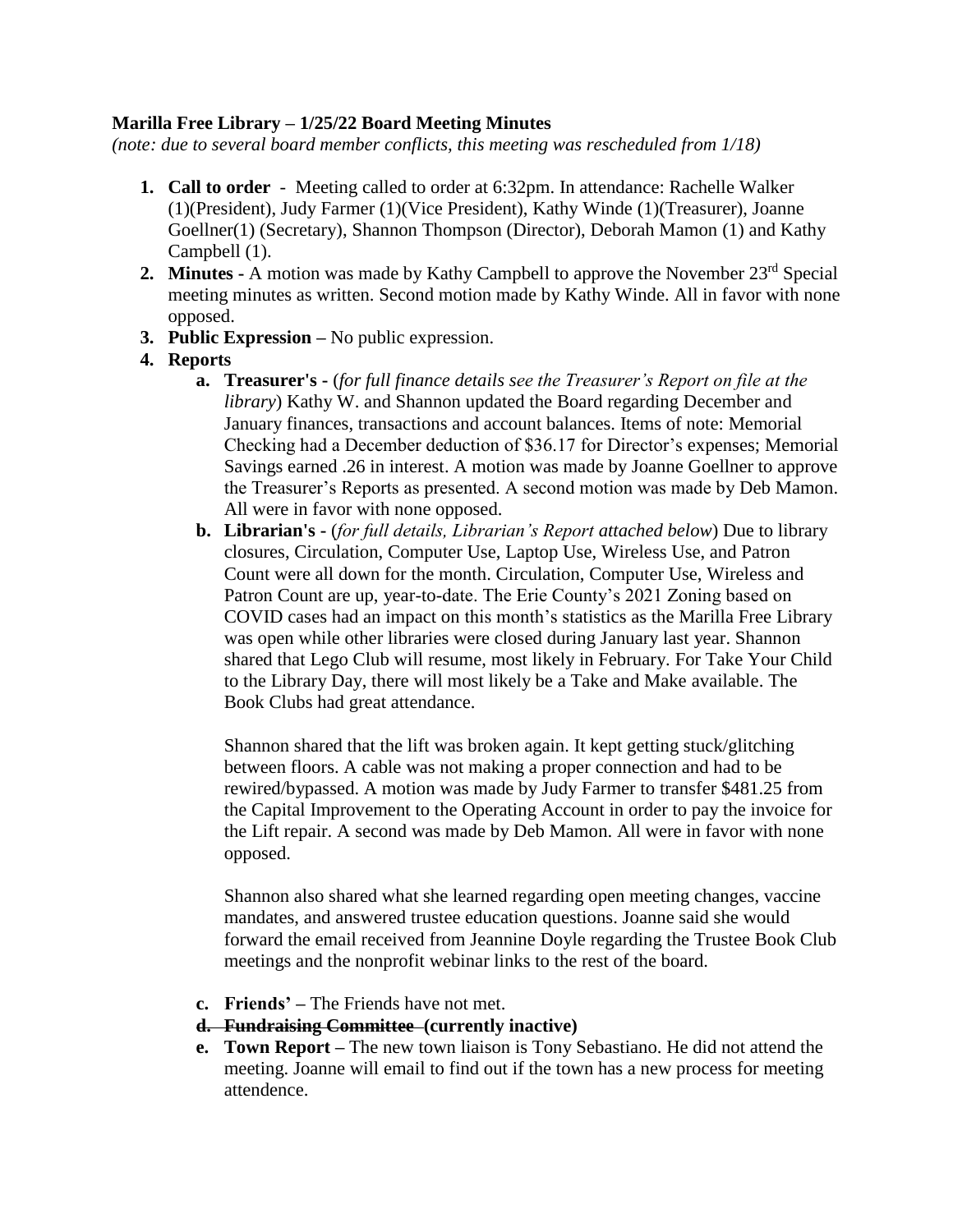## **5. Unfinished Business**

**a. Banking –** All accounts with Bank of America have been closed and at the Bank of Holland, the Marilla Free Library opened a Memorial checking account, Fundraising checking account, Capital Improvement savings account, and an Operating checking account. Bank of America presented cashier's checks to Shannon for account balances which were promptly deposited into the new accounts at the Bank of Holland.

## **b. Building**

- **1. Signs (occupancy/hours) –** the Library has a new book drop sign to replace the faded one. Cathy Urquhart replaced the times on the Hour sign with labels. Shannon is going to look into vinyl for a more durable solution and decided this would be a better economically over replacing the entire sign, in case the Library decides to go back to old or different hours.
- **2. Ladder –** still not decided upon. Will table until need/necessity arises.
- **3. Roof (tabled until Spring)**
- **4. Parking Lot (tabled until Spring)**

## **6. New Business**

- **a. Rules of Conduct –** The Board reviewed the policy, there were no changes from previous year.
- **b. 2021 Contract Extension/2022 Budget Schedule –** Due to its length, Shannon emailed the documents to the Board for review prior to the meeting. She mentioned some items of note. There were no questions/concerns.
- **c. Conflict of Interest/Disclosure Statements –** each Board member filled out and signed a disclosure statement.
- **d. Computer Carrels –** the new carrels for the children's area have arrived. Shannon showed the Board what they looked like and explained that she wanted to use year end appeal funds to purchase smaller chairs to fit them. She also was going to look into what options the library has for selling the larger/older desks they will replace because there is no room to store them.

## **7. Other Business**

**a. Payroll Report –** no new payroll report.

# **8. Next Meeting: 02/15/22 at 6:30 pm**

**9. Adjournment -** There being no further business to conduct, a motion to adjourn the meeting was made by Kathy Campbell at 7:39pm with a second by Deb Mamon. All were in favor with none opposed.

Meeting Minutes Respectfully submitted, January 27<sup>th</sup> 2022, by Joanne Goellner, Secretary.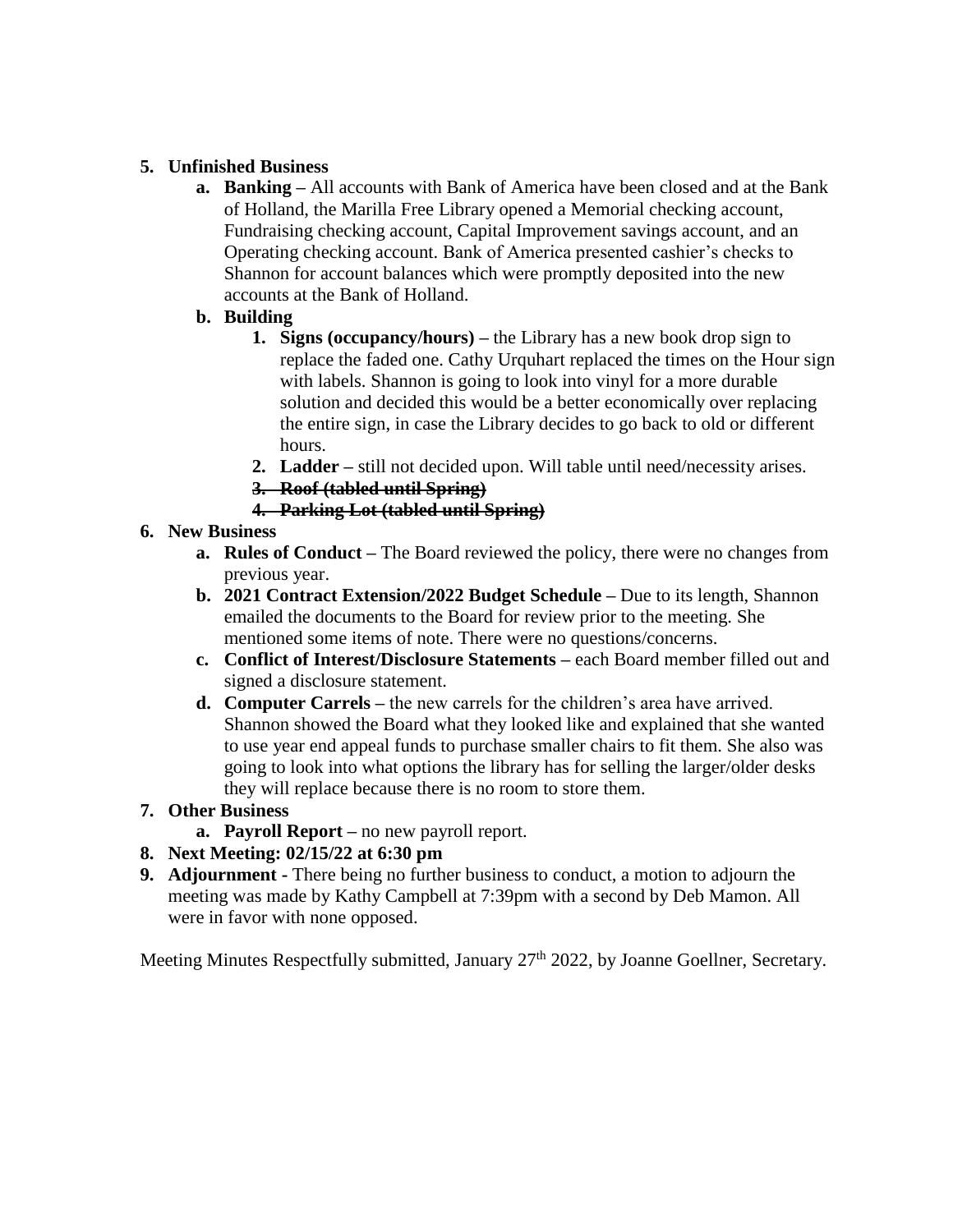### *Operating Budget*

#### *Receipts*

**November Receipts:** \$3,904.60 (\$82.15 Fines / \$3.00 Copies / \$11.95 Print / \$3,807.50 Transfer from Capital Improvement for Lift Repairs)

**December Receipts:** \$158.00 (\$124.50 Fines / \$8.00 Copies / \$10.50 Print / \$15.00 Lost Item)

*Receipts year to date*: \$ 10,439.47 (includes \$4,755 System Appropriation and \$500 HDE and \$3,807.50 Elevator Maintenance (lift repairs) from Capital Improv.)

This represents fine/copy/print revenue. This year our revenue commitment is \$2,302.

## *Expenditures*

*November*: \$3,926.46 December: \$0 *Expenditures year to date:* \$6,975.04 (includes \$500 HDE and \$3,807.50 Elevagtor Maintenance (lift repairs) from Capital Improv.) This year our expenditure allotment is \$5,600.

### *Circulation*

November was 2,129. This was down by 8 or -0.4% December was 1,913. This was down by 568 or -22.9% \* Year to date was 27,002. This is up by 4,758 or 21.4%

### *Computer Use*

November was 31. This was down by 31 or -50% December was 30. This was down by 80 or -72.7% \* Year to date was 492. This is up by 7 or 1.4%

#### *Laptop Use*

November was 8. This was down by 7 December was 4. This was down by 28 \* Year to date was 118. This is down by 16

## *Wireless Usage*

November was 62. This was down by 20 or -24.2% December was 77. This was down by 40 or -34.2% Year to date was 1,086. This is up by 164 or 17.8%

#### *Patron Count*

November was 973. This was down by 20 or -2% December was 913. This was down by 109 or -10.7% Year to date was 11,702. This is up by 2,264 or 24%

## *Spring Programs*

- *Lego Club – Dates to be Determined*
	- **Socially Distanced**
	- Limited number of spots registration will be required